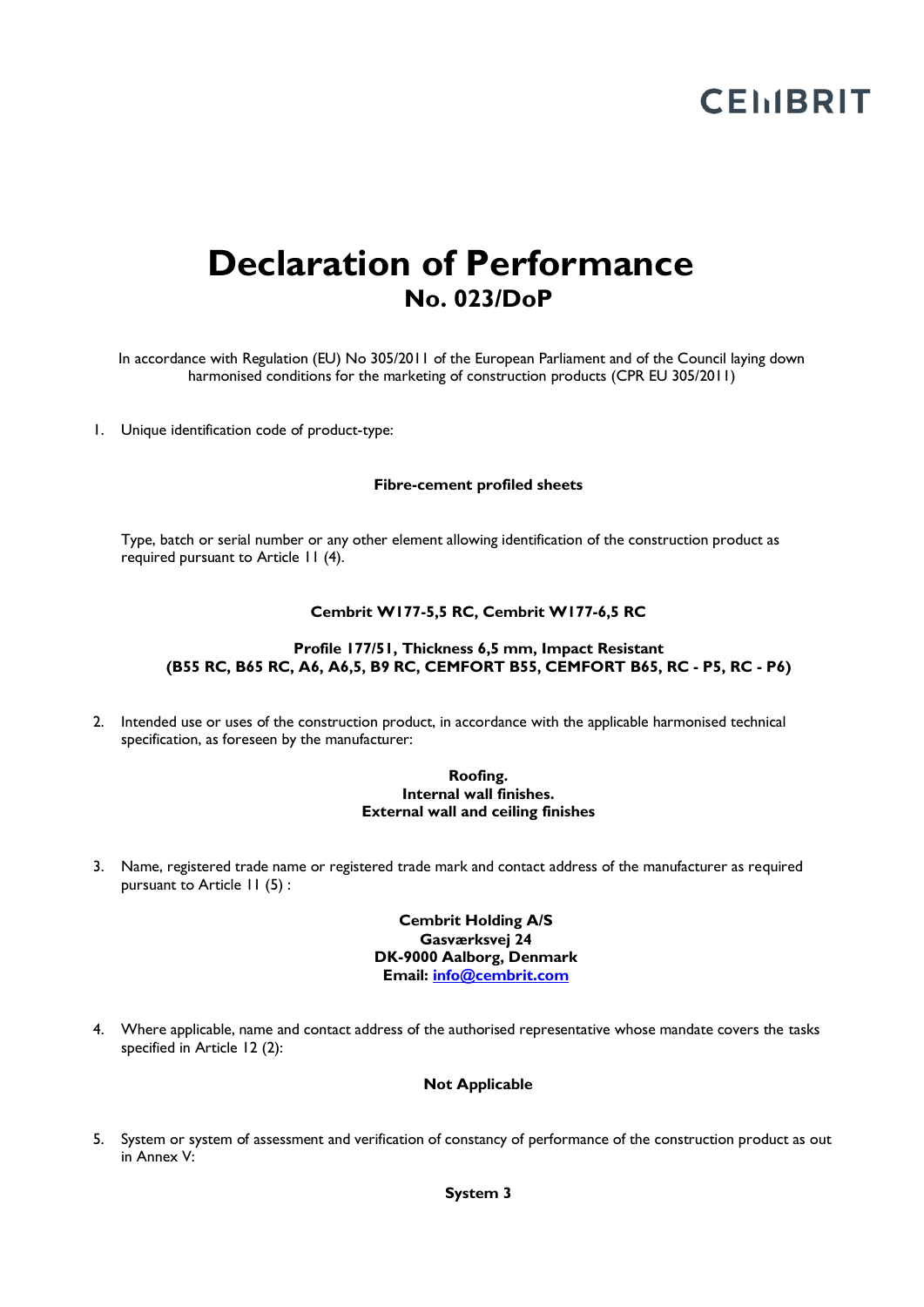

6a. Name and identification number of the notified body (in case of the declaration of performance concerning a construction product covered by a harmonised standard):

# **Technical and Testing Institute of Construction Prague, s. p., Notified body No. 1020 Branch 0700– Ostrava, U Studia 14, 700 30, Ostrava-Zábřeh, Czech Republic**

Performed initial type- and acceptance testing according to system 3, EN 494. Test report No. 1020-CPD-070030732 of February 8, 2007

# **PAVUS, a.s. Notified body No. 1391 Prosecká 412/74, 190 00 PRAHA 9 – Prosek, Czech Republic**

Performed reaction to fire testing and classification according EN 13501-1. Test report No. PK1-01-07-010-E-1 (painted sheets), dated December 8th, 2016 and No. PK1-01-07-011-E-1 (unpainted sheets) dated December 8th, 2016.

6b. Name and identification number of the Technical Assessment Body (in case of the declaration of performance concerning a construction product for which a European Technical Assessment has been issued):

# **Not applicable**

#### 7. Declared performance:

| <b>Essential characteristics</b> | <b>Performance</b>                    |             | <b>Harmonised</b><br>technical specification |
|----------------------------------|---------------------------------------|-------------|----------------------------------------------|
| Type of sheets                   | NT                                    |             |                                              |
| Mechanical resistance            | <b>CIX</b>                            |             |                                              |
| Breaking load                    | Min. 4,25 kN/m                        |             |                                              |
| Bending moment                   | Min. 55 Nm/m                          |             |                                              |
| Apparent density                 | min 1 400 $\text{kg/m}^3$             |             |                                              |
| Impact resistance                | Pass                                  |             |                                              |
| External fire performance        | B <sub>ROOF</sub> (deemed to satisfy) |             |                                              |
| Reaction to fire                 | Unpainted sheets                      | AI          |                                              |
|                                  | Painted sheets                        | $A2-s1, d0$ | EN 494:2012+A1:2015                          |
| Water impermeability             | Pass                                  |             | Fibre-cement profiled sheets                 |
| Dimensional variations           |                                       |             | and fittings.                                |
| Length                           | $±10$ mm                              |             | Product specification                        |
| Width I                          | $+10/-5$ mm                           |             | and test methods                             |
| <b>Thickness</b>                 | $6,5 \pm 0,6$ mm                      |             |                                              |
| Height of the corrugations       | $51 \pm 3$ mm                         |             |                                              |
| Pitch                            | $177 \pm 2$ mm                        |             |                                              |
| Squareness                       | $max 6$ mm/m                          |             |                                              |
| Release of dangerous substance   | No performance determined             |             |                                              |
| Durability against warm water    | $R_L \geq 0.7$                        |             |                                              |
| Durability against soak/dry      | $R_L \geq 0.7$                        |             |                                              |
| Durability against freeze-thaw   | $R_L \geq 0.7$                        |             |                                              |
| Durability against heat-rain     | Pass                                  |             |                                              |